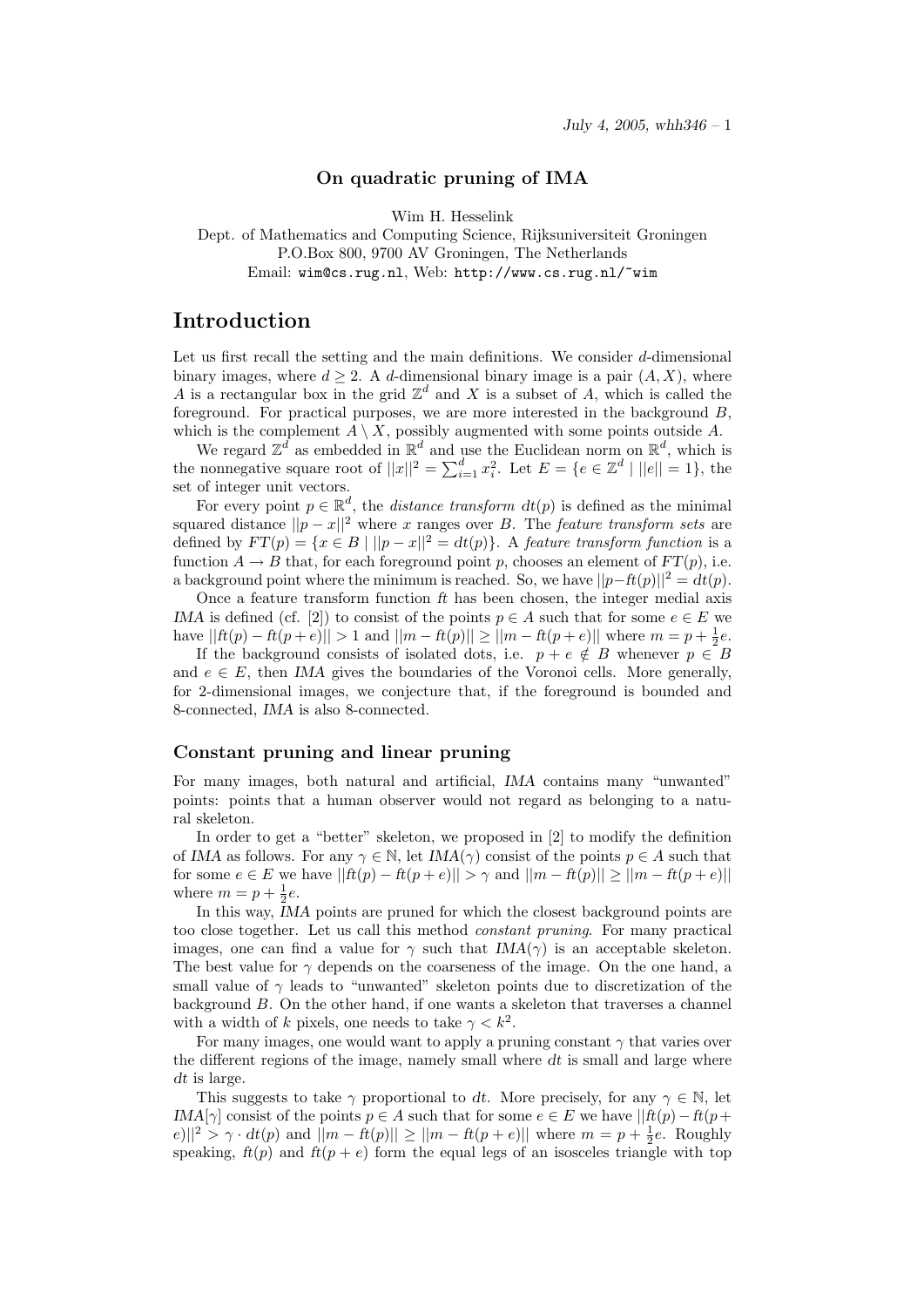angle  $\varphi$  where  $\sin(\frac{1}{2}\varphi) < \frac{1}{2}\sqrt{\gamma}$ . In other words, the parameter  $\gamma$  here plays the same role as the bisector angle considered in [1]. Let us call this method linear pruning.

### Towards quadratic pruning

Pruning the skeleton of ponts with a bisector angle less the a fixed angle  $\varphi_0$  (or equivalently, taking  $\gamma$  proportional to dt) has the following disadvantage. Assume (in 2D) that the background is the union of two halfplanes with an angle  $\pi-\varphi$  where  $\varphi < \varphi_0$ . Then every point of the bisectrix of the angle has two feature transform points on the boundary lines of the halfplanes with a bisector angle  $\varphi$ . Since  $\varphi < \varphi_0$ , the whole bisectrix is eliminated from the skeleton. This is unsatisfactory, since this bisectrix is the real medial axis RMA as defined in [2].

The remedy we propose is to let  $\gamma$  grow slower than dt, roughly speaking proportional to the square root of dt. In the case of an obtuse angle between two halfplanes, this would have the effect that only the IMA points close to the top are pruned from the bisectrix. The choice to take a factor like the square root of  $dt$  is justified as follows.

A halfspace of  $\mathbb{R}^d$  is a subset of the form  $H = \{x \in \mathbb{R}^d \mid (u, x) \geq c\}$  for some  $u \in \mathbb{R}^d$  and some  $c \in \mathbb{R}$ . Here  $(\_ , \_ )$  is used to denote the standard inner product of  $\mathbb{R}^d$ . An integral halfspace is an intersection  $H \cap \mathbb{Z}^d$  where H is a halfspace. We now want to prune our definition of IMA in such a way that the IMA is empty whenever the background is an integral halfspace, and not more than necessary for this purpose.

In order to get a good pruning value, we need to know, for any pair of neighbouring grid points, the maximal distance between feature transform points in any halfspace, expressed in something like their distance transforms. We do not completely know the answer, but we have a reasonably supported guess and a fully supported partial answer. We first present the guess.

**Conjecture 1** Assume that B is an integral halfspace. Let p,  $q \in \mathbb{Z}^d$  and  $x \in FT(p)$ and  $y \in FT(q)$ . Then  $||x - y||^2 < 2 \cdot (p - q, x - y) + ||x - p + y - q|| + 1$ .

The critical point is the occurence of a square to the left of the inequality sign and the absence of squares to the right. We have verified the conjecture for  $||p - q|| = 1$ in 2D for images of 1000 by 1000, and in 3D on images of 100 by 100 by 200, for several settings of B. The critical value to compute is

$$
crit = ||x - y||2 - 2 \cdot (p - q, x - y) - ||x - p + y - q||.
$$

With  $||p - q|| = 1$ , the maximal value for crit that we found in 2D-images of 1000 by 1000 with 99 different slopes of the halfplanes was  $9 - \sqrt{74} \approx 0.4$ . This value was obtained with  $p = (5, 4), q = (4, 4), x = (2, 0), y = (0, 3)$ . In 3D, the largest crit value found was 0.497, obtained with  $p = (0, 0, 145)$ ,  $q = (0, 0, 144)$ ,  $x = (0, 17, 1)$ , and  $y = (1, 0, 0)$ .

The conjecture was inspired by the following example with  $p = q$ .

Example. Consider the two-dimensional grid with  $p = q = (0, 0)$  and  $x = (0, n+1)$ and  $y = (m, n)$  with  $m, n \in \mathbb{N}$ . Assume that B consists of the grid points north of the line through x and y. Then  $x \in FT(p)$  and  $y \in FT(p)$  means that  $||x|| = ||y||$ , that is  $(n+1)^2 = m^2 + n^2$ , that is  $2n + 1 = m^2$ .

In this situation we have  $||x - y||^2 = m^2 + 1$  and  $(p - q, x - y) = 0$  and  $||x - p + y||^2 = m$  $|y-q|| = ||(m, 2n + 1)|| = m<sup>2</sup>$  $\frac{-y||^2}{\sqrt{1+m^{-2}}} > m^2$ . This implies that crit < 1. The maximal value of crit we obtain in this way is 2− √ 2. For large  $m$ , crit approximates  $\frac{1}{2}$ .  $\Box$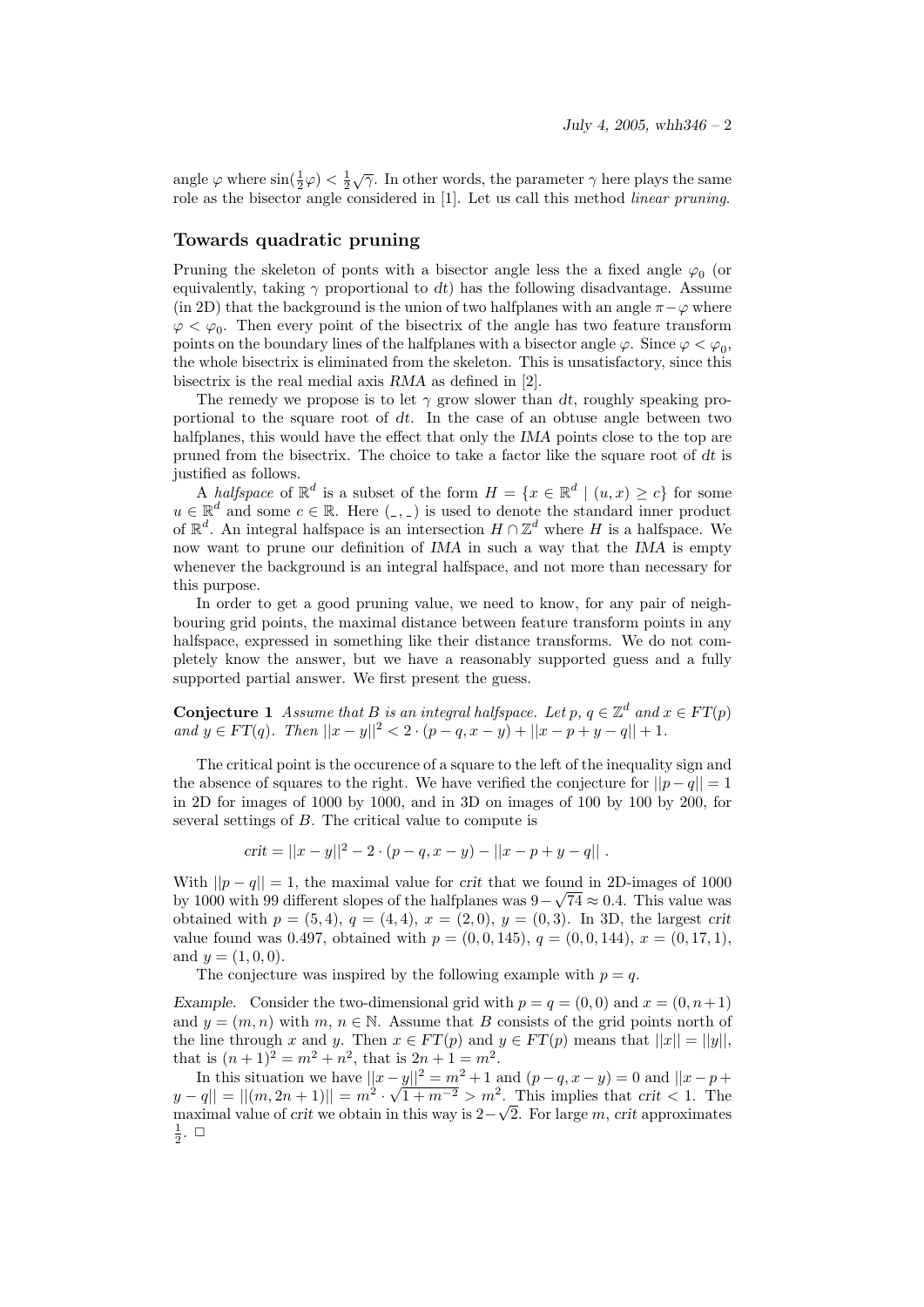In view of Conjecture 1, we define IMAQ to consist of the points  $p \in A$  such that for some  $q \in A$  we have  $||p - q|| = 1$  and  $||ft(p) - ft(q)|| > 1$  and

(0) 
$$
||ft(p) - ft(q)||^2 \ge 2 \cdot (p - q, ft(p) - ft(q)) + ||ft(p) + ft(q) - p - q|| + 1
$$

and  $||m - ft(p)|| \ge ||m - ft(q)||$  where  $m = \frac{1}{2}(p + q)$ . The definition immediately implies that  $IMAQ \subseteq IMA$ .

The application of formula  $(0)$  in the definition of IMAQ is called *quadratic* pruning. The pruning precludes IMAQ to traverse a very narrow channel, like a single Manhattan path. IMAQ does traverse a channel, however, if it is wide enough for two pawns to walk abreast. IMAQ is not necessarily connected. For example, in 2D, if the image consists of the points  $(0, 0), (4, 0), (0, 20),$  and  $(4, 20),$  IMAQ consists of three segments: the short segments of the points  $(2,t)$  with  $|t| \leq 4$  and  $|t - 20| \leq 4$ , and the long segment of the points  $(t, 10)$  with  $|t - 2| \leq 181$ .

In an attempt to prove Conjecture 1, we obtained the following partial result. Recall that the infinity norm on  $\mathbb{R}^d$  is given by  $||x||_{\infty} = \max_i |x_i|$ . This norm is topologically equivalent to the Euclidean norm since we have  $||x||_{\infty} \leq ||x|| \leq$  $\sqrt{d} \cdot ||x||_{\infty}$ .

**Theorem 2** Assume that B is an integral halfspace in  $\mathbb{Z}^d$ . Let p, q, x,  $y \in \mathbb{Z}^d$  with  $x \in FT(p)$  and  $y \in FT(q)$ . Then  $||x-y||^2 \leq 2 \cdot (p-q, x-y)+2 \cdot ||x-p+y-q||_{\infty} + d$ .

Proof. Since the problem is translation invariant, we may assume that  $p = 0$ . Then we have  $x \in FT(0), y \in FT(q)$ .

Let B be given by  $B = \{z \in \mathbb{Z}^d \mid (u, z) \ge c\}$  for some nonzero vector  $u \in \mathbb{R}^d$  and some  $c \in \mathbb{R}$ . The midpoint  $w = \frac{1}{2}(x+y)$  satisfies  $(u, w) \ge c$ . It is not necessarily in B since its coordinates belong to  $\mathbb{Z} \cup \frac{1}{2} \mathbb{Z}$ . We now consider vectors f with  $w+f \in B$ . Since  $w + f \in B$  and  $x \in FT(0, B)$  and  $y \in FT(q, B)$ , we have  $||x|| \le ||w + f||$  and  $||y - q|| \le ||w + f - q||$ . This is equivalent to

$$
4(x,x) \le (x+y+2f, x+y+2f) ,4(y-q, y-q) \le (x+y+2f-2q, x+y+2f-2q) .
$$

Addition of these two inequalities yields

$$
2(x, x) + 2(y, y) \le 4(x, y) + 4(q, y - x) + 8(f, x + y + f - q) .
$$

Division by 2 gives

$$
||x-y||^2 \le 2(q, y-x) + 4(f, x+y+f-q) .
$$

It remains to prove that there is a vector  $f \in \mathbb{R}^d$  with  $w + f \in B$  and  $4(f, x + y (q + f) \leq 2 \cdot ||x + y - q||_{\infty} + d.$  Here  $w = \frac{1}{2}(x + y)$ . We write  $v = x + y - q$ . Then we have  $2w = x + y = v + q$ .

Since  $B = \{z \in \mathbb{Z}^d \mid (u, z) \ge c\}$  and  $x, y \in B$ , it suffices to find f with  $w + f \in \mathbb{Z}^d$ and  $(u, f) \geq 0$  and  $4(f, v + f) \leq 2 \cdot ||v||_{\infty} + d$ . We now put  $g = 2f$ . It then suffices to find a vector g with  $v + q + g \in 2\mathbb{Z}^d$  and  $(u, g) \geq 0$  and  $(g, 2v + g) \leq 2 \cdot ||v||_{\infty} + d$ . This conjunction is equivalent to  $v + g \in q + 2\mathbb{Z}^d$  and  $(u, v + g) \ge (u, v)$  and  $||v + g||^2 - ||v||^2 \leq 2 \cdot ||v||_{\infty} + d$ . Putting  $z = v + g$ , it remains to find a vector  $z \in q + 2\mathbb{Z}^d$  with  $||z||^2 \le ||v||^2 + 2 \cdot ||v||_{\infty} + d$  and  $(u, z) \ge (u, v)$ .

Let  $C(v) = \{z \in \mathbb{R}^d \mid ||z||^2 \le ||v||^2 + 2 \cdot ||v||_{\infty} + d\}$ . It suffices to prove that  $(u, z) \ge (u, v)$  for some  $z \in (q + 2\mathbb{Z}^d) \cap C(v)$ . If  $(u, z) < (u, v)$  for all  $z \in$  $(q+2\mathbb{Z}^d)\cap C(v)$ , then v is not in the convex hull of  $(q+2\mathbb{Z}^d)\cap C(v)$ . It therefore suffices to prove the next lemma.  $\Box$ 

**Lemma 3** Let  $v, q \in \mathbb{Z}^d$ . Then v is in the convex hull of  $(q + 2\mathbb{Z}^d) \cap C(v)$ .